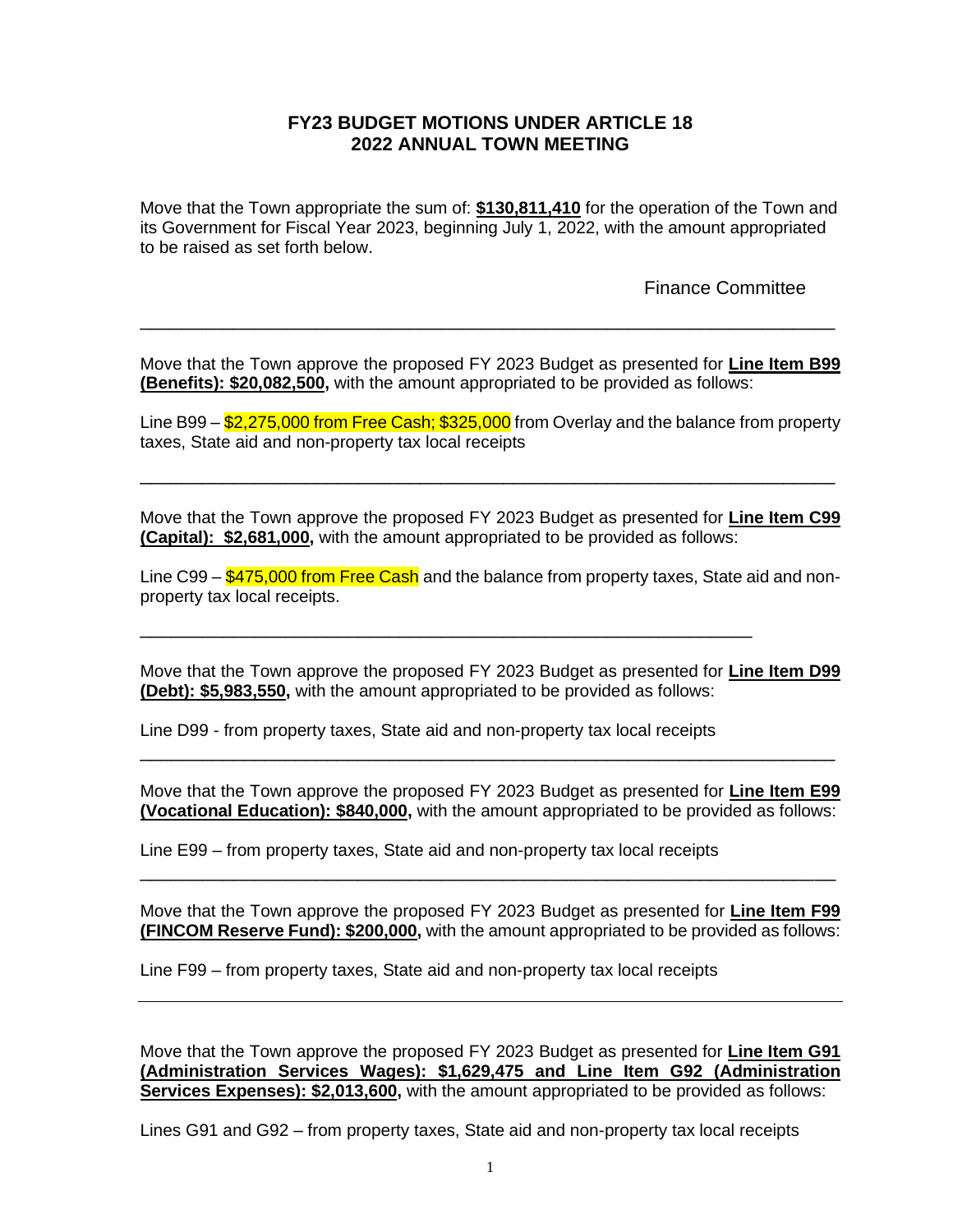Move that the Town approve the proposed FY 2023 Budget as presented for **Line Item H91 (Public Services Wages): \$1,377,150 and Line Item H92 (Public Services Expenses): \$260,500,** with the amount appropriated to be provided as follows:

\_\_\_\_\_\_\_\_\_\_\_\_\_\_\_\_\_\_\_\_\_\_\_\_\_\_\_\_\_\_\_\_\_\_\_\_\_\_\_\_\_\_\_\_\_\_\_\_\_\_\_\_\_\_\_\_\_\_\_\_\_\_\_\_\_\_\_

Lines H91 and H92 – from property taxes, State aid and non-property tax local receipts

Move that the Town approve the proposed FY 2023 Budget as presented for **Line Item I91 (Finance Wages): \$835,050 and Line Item I92 (Finance Expenses): \$155,650,** with the amount appropriated to be provided as follows:

\_\_\_\_\_\_\_\_\_\_\_\_\_\_\_\_\_\_\_\_\_\_\_\_\_\_\_\_\_\_\_\_\_\_\_\_\_\_\_\_\_\_\_\_\_\_\_\_\_\_\_\_\_\_\_\_\_\_\_\_\_\_\_\_\_\_\_

Lines I91 and I92 – from property taxes, State aid and non-property tax local receipts

Move that the Town approve the proposed FY 2023 Budget as presented for **Line Item J91 (Public Safety Wages): \$12,739,675 and Line Item J92 (Public Safety Expenses): \$703,250,** with the amount appropriated to be provided as follows:

\_\_\_\_\_\_\_\_\_\_\_\_\_\_\_\_\_\_\_\_\_\_\_\_\_\_\_\_\_\_\_\_\_\_\_\_\_\_\_\_\_\_\_\_\_\_\_\_\_\_\_\_\_\_\_\_\_\_\_\_\_\_\_\_\_\_\_

Lines J91 and J92 – from property taxes, State aid and non-property tax local receipts

Move that the Town approve the proposed FY 2023 Budget as presented for **Line Item K91 (Public Works Wages): \$3,010,925 and Line Item K92 (Public Works Expenses): \$867,200,** with the amount appropriated to be provided as follows:

K92 – \$25,000 from the Sale of Cemetery lots to support Cemetery expenses; and the balance of Lines K91 and K92 from property taxes, State aid and non-property tax local receipts

\_\_\_\_\_\_\_\_\_\_\_\_\_\_\_\_\_\_\_\_\_\_\_\_\_\_\_\_\_\_\_\_\_\_\_\_\_\_\_\_\_\_\_\_\_\_\_\_\_\_\_\_\_\_\_\_\_\_\_\_\_\_\_\_\_\_\_

Move that the Town approve the proposed FY 2023 Budget as presented for **Line Item K93 (Public Works - Snow & Ice Expenses): \$675,000; Line Item K94 (Public Works – Street Lighting Expenses): \$130,000 and Line Item K95 (Public Works – Rubbish Collection & Disposal Expenses): \$1,975,000,** with the amount appropriated to be provided as follows:

Lines K93, K94 and K95 – from property taxes, State aid and non-property tax local receipts \_\_\_\_\_\_\_\_\_\_\_\_\_\_\_\_\_\_\_\_\_\_\_\_\_\_\_\_\_\_\_\_\_\_\_\_\_\_\_\_\_\_\_\_\_\_\_\_\_\_\_\_\_\_\_\_\_\_\_\_\_\_\_\_\_\_\_

Move that the Town approve the proposed FY 2023 Budget as presented for **Line Item L91 (Library Wages): \$1,596,850 and Line Item L92 (Library Expenses): \$399,450,** with the amount appropriated to be provided as follows:

Lines L91 and L92 – from property taxes, State aid and non-property tax local receipts

Move that the Town approve the proposed FY 2023 Budget as presented for **Line Item M91 (Core Facilities): \$3,283,600,** with the amount appropriated to be provided as follows:

\_\_\_\_\_\_\_\_\_\_\_\_\_\_\_\_\_\_\_\_\_\_\_\_\_\_\_\_\_\_\_\_\_\_\_\_\_\_\_\_\_\_\_\_\_\_\_\_\_\_\_\_\_\_\_\_\_\_\_\_\_\_\_\_\_\_\_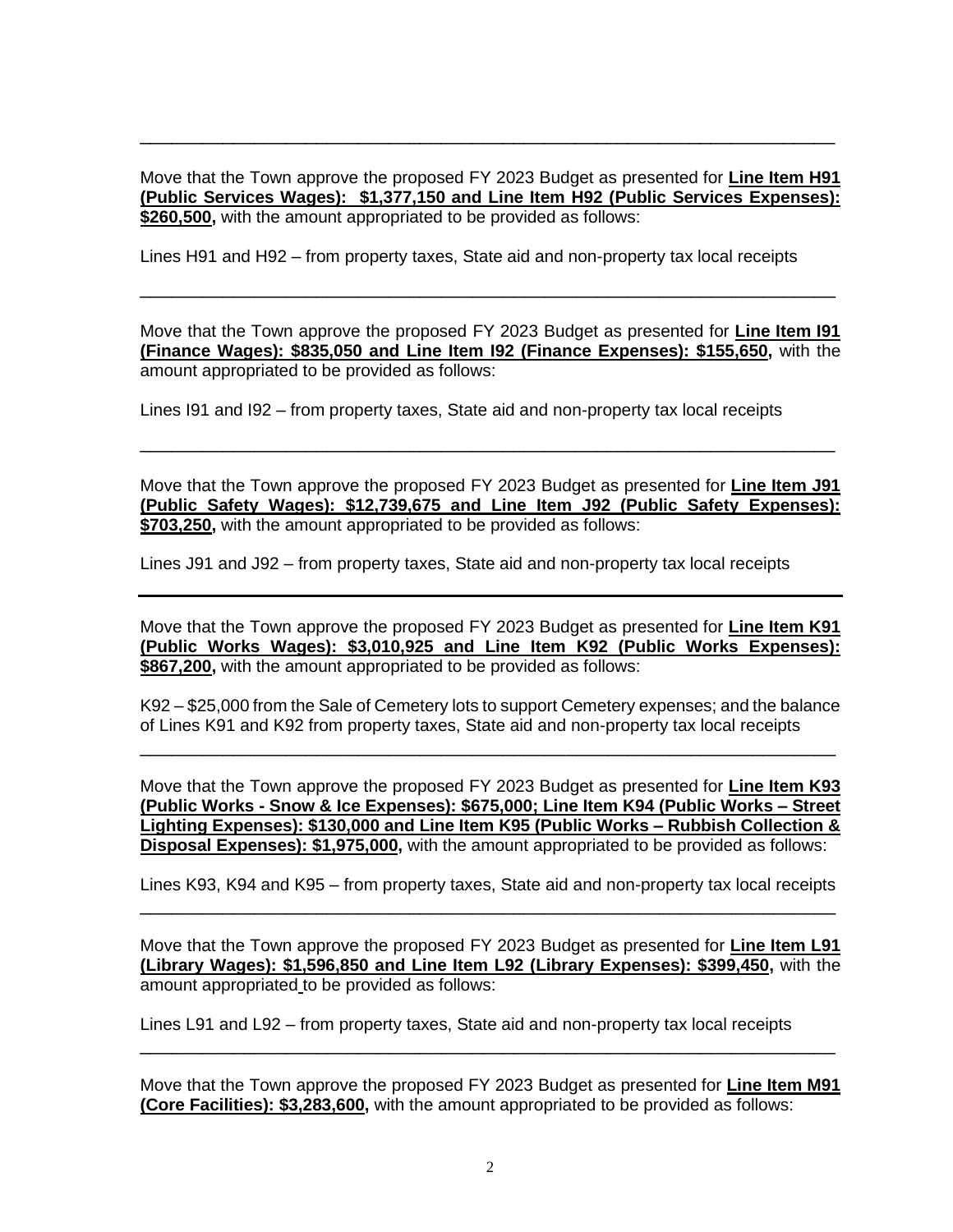Line M91 – \$100,000 from School Rental Revolving Fund; and the balance of line M91 from property taxes, State aid and non-property tax local receipts

\_\_\_\_\_\_\_\_\_\_\_\_\_\_\_\_\_\_\_\_\_\_\_\_\_\_\_\_\_\_\_\_\_\_\_\_\_\_\_\_\_\_\_\_\_\_\_\_\_\_\_\_\_\_\_\_\_\_\_\_\_\_\_\_\_\_\_

Move that the Town approve the proposed FY 2023 Budget as presented for **Line Item M92 (Town Buildings): \$363,550,** with the amount appropriated to be provided as follows:

Line M92 – from property taxes, State aid and non-property tax local receipts

Move that the Town approve the proposed FY 2023 Budget as presented for **Line Item U99 (School Department): \$51,783,363,** with the amount appropriated to be provided as follows:

\_\_\_\_\_\_\_\_\_\_\_\_\_\_\_\_\_\_\_\_\_\_\_\_\_\_\_\_\_\_\_\_\_\_\_\_\_\_\_\_\_\_\_\_\_\_\_\_\_\_\_\_\_\_\_\_\_\_\_\_\_\_\_\_\_\_\_

Line U99 – from property taxes, State aid and non-property tax local receipts

**\_\_\_\_\_\_\_\_\_\_\_\_\_\_\_\_\_\_\_\_\_\_\_\_\_\_\_\_\_\_\_\_\_\_\_\_\_\_\_\_\_\_\_\_\_\_\_\_\_\_\_\_\_\_\_\_\_\_\_\_\_\_\_\_\_\_\_**

\_\_\_\_\_\_\_\_\_\_\_\_\_\_\_\_\_\_\_\_\_\_\_\_\_\_\_\_\_\_\_\_\_\_\_\_\_\_\_\_\_\_\_\_\_\_\_\_

Move that the Town approve the proposed FY 2023 Budget as presented for **Line Item W99 (Water Enterprise Fund): \$8,147,447**, with the amount appropriated to be provided as follows:

Lines W99 – **\$750,000** from Water Reserves and the balance from user fees and other charges

Move that the Town approve the proposed FY 2023 Budget as presented for **Line Item X99 (Sewer Enterprise Fund): \$7,328,050,** with the amount appropriated to be provided as follows:

Line X99 – **\$350,000** from Sewer Reserves and the balance from user fees and other charges

Move that the Town approve the proposed FY 2023 Budget as presented for **Line Item Y99 (Storm Water Enterprise Fund): \$782,325,** with the amount appropriated to be provided as follows:

Line Y99 – **\$300,000** from Storm Water Reserves and the balance from user fees and other charges

\_\_\_\_\_\_\_\_\_\_\_\_\_\_\_\_\_\_\_\_\_\_\_\_\_\_\_\_\_\_\_\_\_\_\_\_\_\_\_\_\_\_\_\_\_\_\_\_\_\_\_\_\_\_\_\_\_\_\_\_\_\_\_\_\_\_\_

Move that the Town approve the proposed FY 2023 Budget as presented for **Line Item Z99 (PEG Access): \$625,250,** with the amount appropriated to be provided as follows:

Line Z99 – from user fees and other charges

Move that the Town approve the proposed FY 2023 Budget as presented for **Line Item ZZ9 (Landfill Enterprise Fund): \$37,000,** with the amount appropriated to be provided as follows:

\_\_\_\_\_\_\_\_\_\_\_\_\_\_\_\_\_\_\_\_\_\_\_\_\_\_\_\_\_\_\_\_\_\_\_\_\_\_\_\_\_\_\_\_\_\_\_\_\_\_\_\_\_\_\_\_\_\_\_\_\_\_\_\_\_\_\_

Line ZZ9 – from user fees and other charges